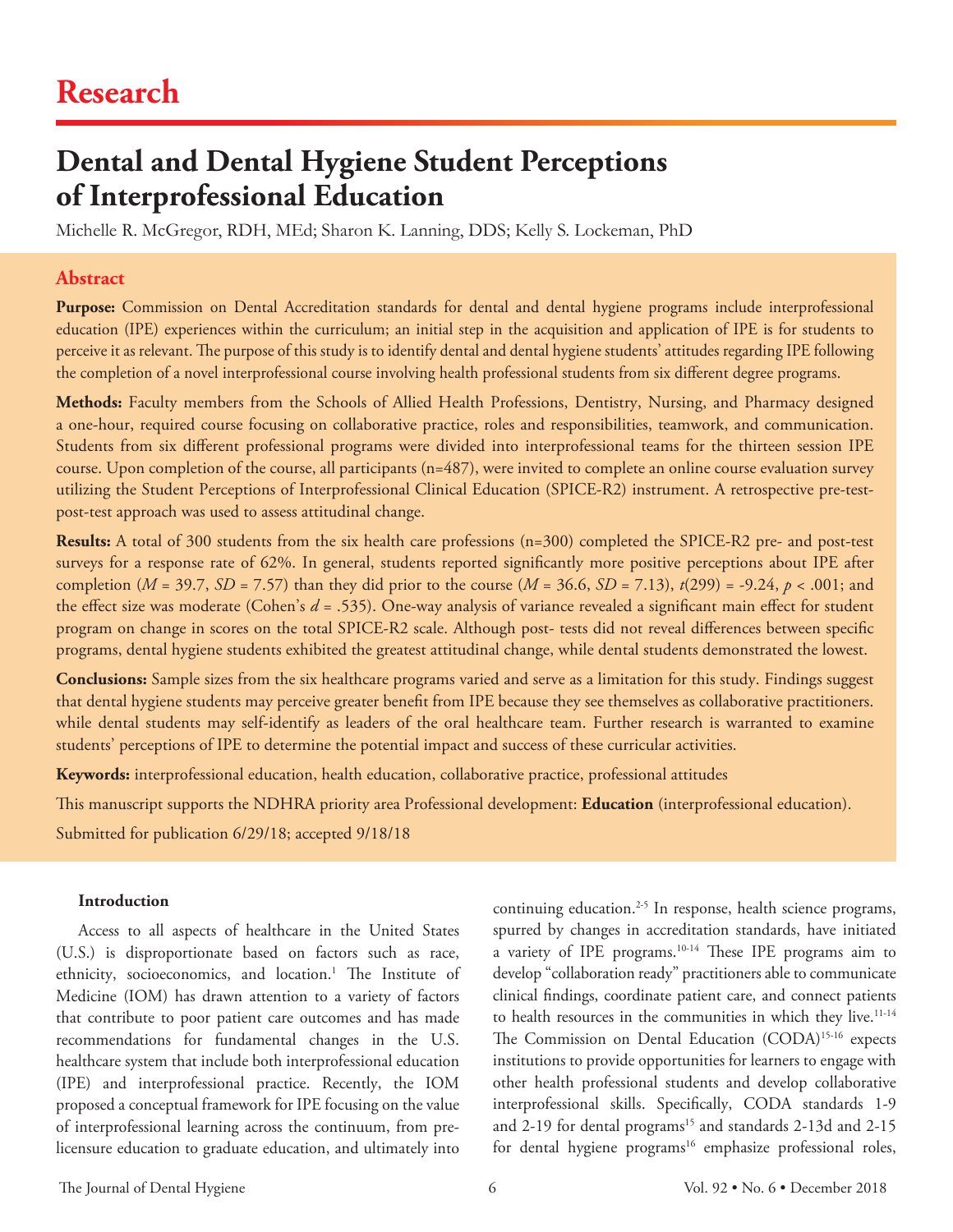communication and coordination of patient care within a diverse healthcare team.

A wide variety of IPE initiatives in dental education have been reported in the literature.<sup>10</sup> Within dental hygiene education, interprofessional interactions have been most frequently associated with volunteer activities (68%), basic sciences courses (65%), communication training (63%) and behavioral science courses (59%) according to a national survey conducted in 2015.<sup>17</sup> A second study reported that small group exercises (80%), service-learning projects (75%) and case-based discussions (59%) were among the most common methods for integration of IPE. Standardized patient experiences and shared clinical activities are other ways in which dental hygiene and dental programs expose their students to other health professional students.<sup>18</sup>

While a variety of IPE experiences have been implemented throughout healthcare education, substantial challenges remain in implementing IPE and assessing of the impact of these experiences amongst oral healthcare trainees as they move through various stages of professional development.19 Faculty at Virginia Commonwealth University (VCU) developed a large scale, interactive, required course with the objective of enhancing the entry level health professional students' foundational knowledge, attitudes, and skills needed to attain interprofessional competency. The purpose of this study was to examine learners' attitudes about IPE prior to and following participation in an IPE course; specifically, the differences between pre-doctoral dental and dental hygiene students.

## **Methods**

This study was granted exempt status by the VCU Institutional Review Board (protocol number HM14278).

#### *Course Description*

A core group of faculty members (planning committee), consisting of a faculty member from each of the six professional programs participating in the course plus two faculty from VCU's Center of Interprofessional Education and Collaborative Practice met to develop a required, one-hour, thirteen-session, pass-fail course. Collectively, the planning committee had broad experience in IPE, clinical practice, teaching, curriculum development and assessment and were guided by the IOM's conceptual framework for integrating IPE across the learning continuum.2 The course originated as a nonacademic three-hour activity in academic years 2012-13 through 2014-15. Sessions were added in the second year as content and cases were developed. The inaugural offering of the thirteen-session required course was in fall 2015. Based on student evaluations and faculty feedback, the course was enhanced for fall of 2016, an served as the basis for this study.

Students from the Schools of Allied Health Professions, Dentistry, Nursing, and Pharmacy were enrolled in the course. All students were considered "beginning level," meaning they had not begun or had just started clinical training. Enrollment by the six professions represented in the course can be found in Table I.

#### **Table I. Interprofessional Course: Learning Objectives**

| Upon completion of the course,<br>students will be able to:                                 | <b>IPEC Competency</b><br>Domain <sup>16</sup>        |
|---------------------------------------------------------------------------------------------|-------------------------------------------------------|
| Define interprofessional education and<br>interprofessional collaborative care              | Interprofessional Teamwork<br>and Team-based Practice |
| Identify trends in healthcare that are<br>driving interprofessional practice                |                                                       |
| Describe the potential impact of<br>interprofessional collaborative care                    |                                                       |
| Know the roles & responsibilities of<br>their own profession                                | Roles and Responsibilities                            |
| Know the roles & responsibilities of<br>other professions                                   |                                                       |
| Describe how professionals collaborate<br>within certain contexts/settings of<br>healthcare |                                                       |
| Define models of team formation and                                                         | Teams and Teamwork;                                   |
| effective teamwork                                                                          | Interprofessional                                     |
| Demonstrate teamwork behaviors                                                              | Communication                                         |
| and skills for effective team<br>communication                                              |                                                       |
| Assess effectiveness of teamwork                                                            |                                                       |

Course content and activities targeted three domains of the Core Competencies for Interprofessional Collaborative Practice:20-21 Roles and Responsibilities, Teams and Teamwork, and Interprofessional Communication. The overall learning outcomes of the course were for students to: characterize interprofessional collaborative care; recognize the training, licensure, and typical practice of health professions; and develop effective team‐based skills for interprofessional collaboration. Specific learning objectives can be found in Table I.

Students were assembled into 88 interprofessional teams, consisting of five to six students per team, for the learning activities over the duration of the course. Teams were randomly assigned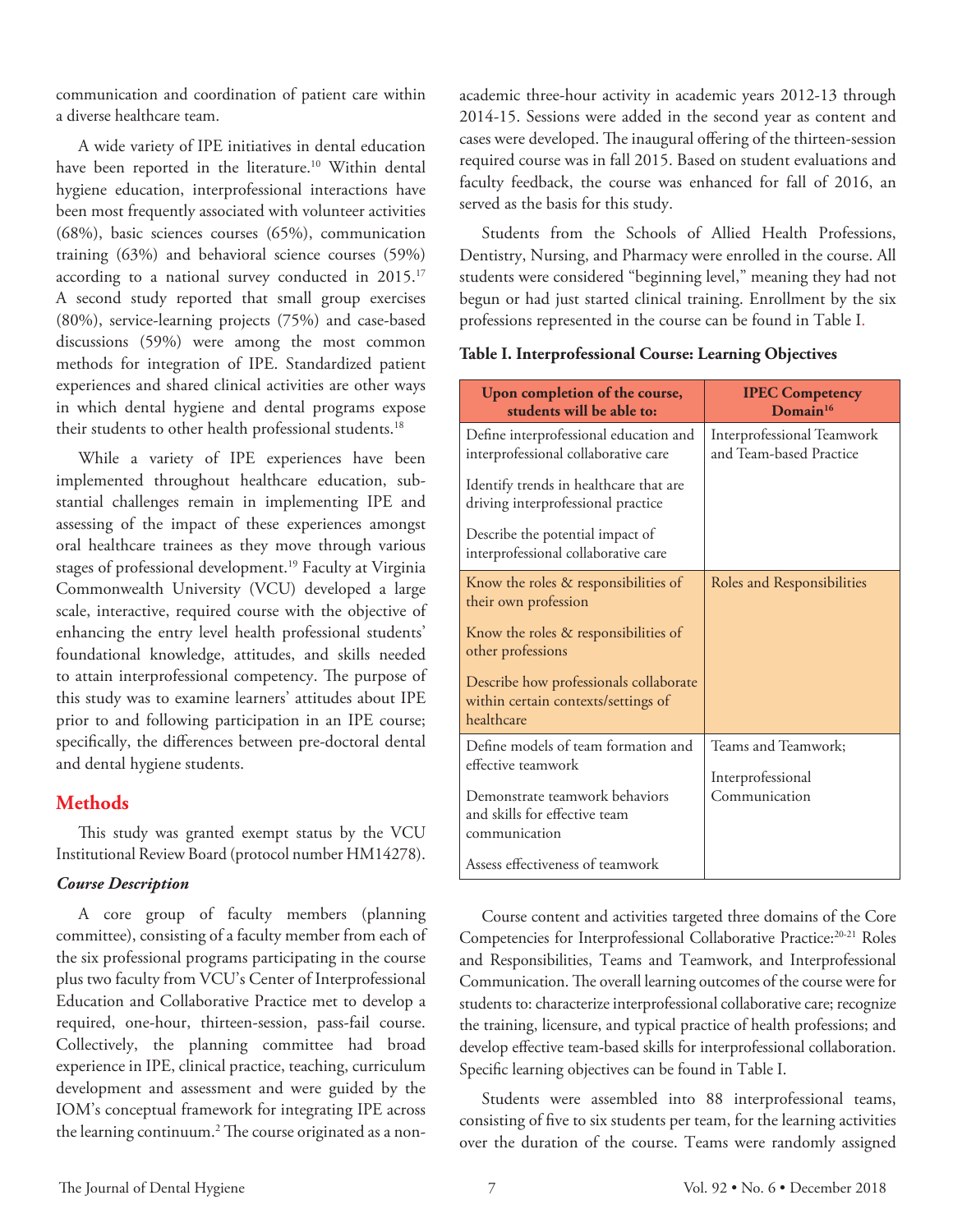to include students from each of the health professions, with eleven teams per classroom. While representatives from physical therapy, occupational therapy and dental hygiene were not on every team due to smaller class sizes, all professions were represented in each classroom. The majority of sessions were held in classrooms designed for group work and included stations consisting of oblong tables for collaboration, dual monitors to project materials from the instructor and individual students, and a microphone system for large group discussions.

Initial learning activities prompted students to explore their own profession's scope of practice and roles towards collaborative care. Students then came together to inform other professions of their training and typical scope of practice. Students were prompted to explore similarities and differences in their roles and responsibilities and acknowledge how overlap may be beneficial as well as cumbersome in the care of patients. Students then focused on a model for effective collaboration, which included phases of planning, action, and reflection. The model was based on the theoretical process of reflective practice and team skill development and included communication processes, conflict resolution and group decision making.<sup>22</sup> Team assignments followed and students approached the planning phase by creating goals, gaining group consensus, and clearly outlining roles and responsibilities. During the action phase of the assignment, students were encouraged to assist teammates and monitor progress. The reflection phase provided opportunity to review performance of all team members and make adjustments for future work. Assignments consisted of a written case study, a simulated patient encounter, and a capstone project that required student teams to create a brief video essay depicting the nature of interprofessional collaborative care and its benefits to patients within a specific context or healthcare setting.

Final grades in the pass/fail course were determined by a combination of activities completed individually or as an interprofessional team. Assessments included three knowledge-based multiple-choice quizzes (30%), three individual learning activities (10%), six team-based learning activities (20%), and a team-based capstone project (40%).

A total of 20 faculty members from the six participating health science programs taught the course. Faculty were either recruited based on their involvement in other university IPE initiatives, or appointed by their program's leadership. The number of faculty representing each program was proportional to the number of students enrolled in their respective programs. Faculty from two different professions were paired to work together over the duration of the course based on their experience with IPE and availability for the thirteen sessions. Faculty pairs were randomly assigned to the classrooms where they provided instruction, facilitated the learning activities, and assessed the capstone project. Faculty were provided with teaching materials and facilitator notes developed by the core planning committee. Faculty met weekly for a thirty-minute, pre-session huddle to review materials, discuss course management issues, and clarify assessment expectations. A debrief thread was emailed to faculty at the conclusion of each session, thus providing timely feedback to guide course enhancements.

### *Study Design*

A non-experimental, comparative design with a retrospective pre-test-post-test  $^{23}$  measure to assess change in student attitudes, was used for the study. Attendance was taken at weekly class sessions throughout the semester as one measure of student participation. Data were collected for the purpose of annual program evaluation, and secondary data analyses were conducted to answer the focused study questions. An online course evaluation survey with the additional attitudinal measure was distributed to all enrolled students at the end of the semester via email using Qualtrics (Provo, UT). Each student received a unique URL for the survey and their responses were linked to embedded demographic data identifying their specific academic program. The survey was open for two weeks, and students were sent up to three reminders to complete the course evaluation.

The revised Student Perceptions of Interprofessional Clinical Education instrument version 2 (SPICE-R2), developed to assess students' attitudes and perceptions of the appropriateness and benefits of IPE and interprofessional practice without a focus on any one profession,<sup>24</sup> was used to measure attitudes. This 10-item survey captures student perceptions about three areas of IPE. Each item is rated on a 5-point Likert scale and summed to arrive at subscale scores and an overall score. The first subscale measures attitudes about Interprofessional Teamwork and Team-based Practice and includes four items, such as "Participating in educational experiences with students from different disciplines enhances my ability to work on an interprofessional team," with scores ranging from 4 to 20. The second subscale measures attitudes about Roles and Responsibilities for Collaborative Practice and includes three items such as "I understand the roles of other health professionals within an interprofessional team," with scores ranging from 3 to 15. The final subscale, consisting of three items, measures attitudes about Patient Outcomes from Collaborative Practice. Items include statements such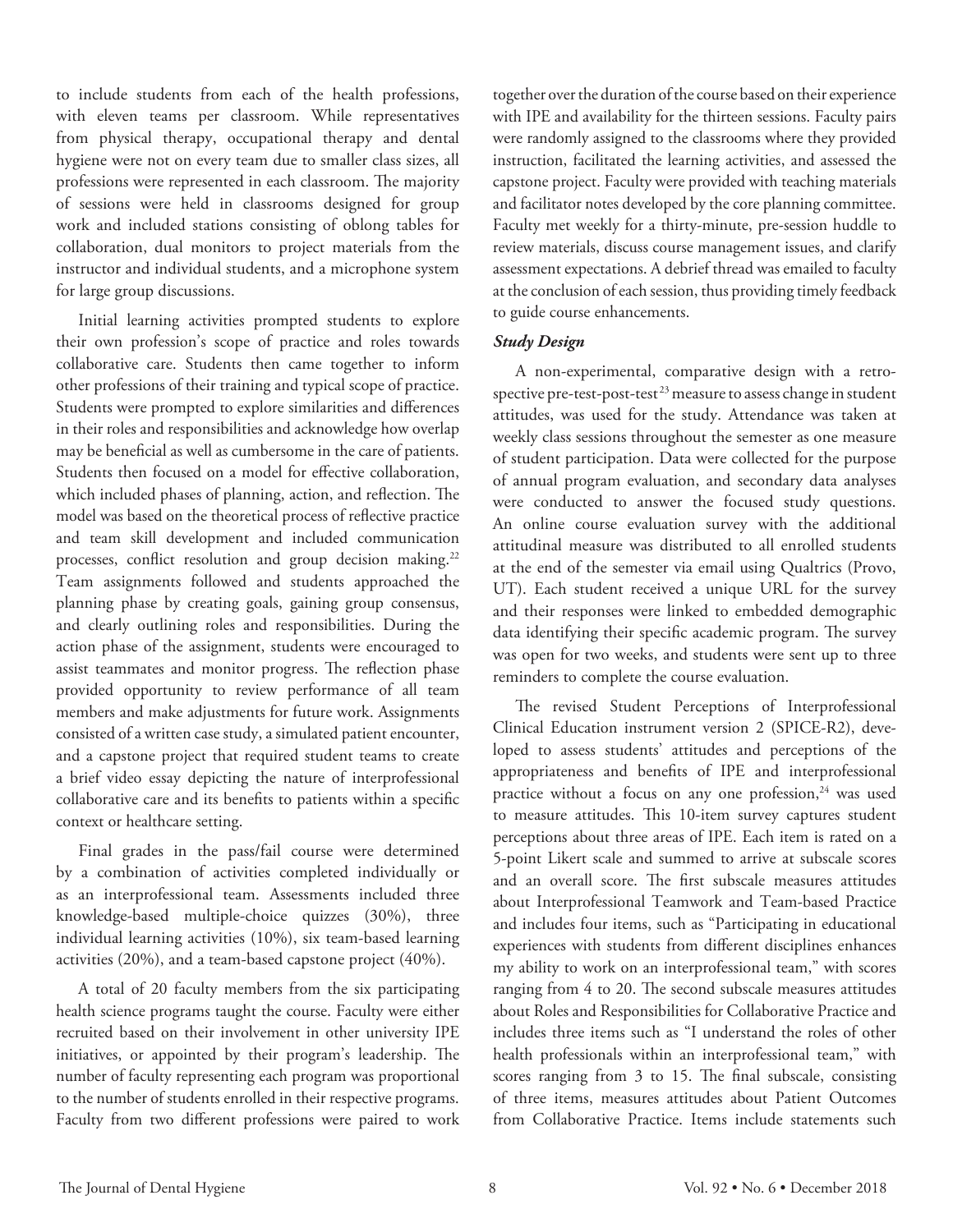as "Patient/client satisfaction is improved when care is delivered by an interprofessional team," and scores range from 3 to 15. Students were asked to think back and reflect on their perceptions at the beginning of the semester (prior to the course) and rate their level of agreement with each statement and then to rate their level of agreement at the current point in time (at the end of the course).

The SPICE tool was originally designed for use with learners during the clinical stage of their training.<sup>25</sup> A retrospective pre-test was used rather than the traditional prospective pre-test because these participants were early learners, with little or no experience with clinical care. Enthusiasm for their new professions and lack of understanding about the complexity of interprofessional care may cause students to inaccurately assess their perceptions on a traditional pre-test. The retrospective pre-test-post-test design provided students with an opportunity to reflect on the items as related to the constructs covered in the course, minimizing potential response shift bias and yielding a more accurate and reliable measure of change. The SPICE-R2 measurements appeared first in the survey, so students responded to those items before moving to the next screen, with questions pertaining to satisfaction with various aspects of the course.

#### *Analyses*

To determine attitudinal change, mean post-test scores were compared with retrospective pre-test scores on the total scale and for each subscale using paired samples t-tests. Differences in change associated with specific student disciplines were calculated by determining a change score for each respondent as the difference between the post-test score and the retrospective pre-test score on the total scale and for each subscale. Scores were compared using a one-way analysis of variance (ANOVA). Individual attendance (number of sessions attended) for all enrolled students was also examined using one-way ANOVA to determine any variances by individual disciplines.

## **Results**

Of the total number of students enrolled in the mandatory IPE course (n=487), three-hundred students from the six professional programs (n=300) completed the survey for a response rate of 62%. Response rates by professional program are displayed in Table II. Responses from dental hygiene students (n=16) and dental students (n=46) comprised 21% of the total sample. In general, the majority of respondents from all six programs reported significantly more positive perceptions about interprofessional education upon completion of the course (*M* = 39.7, *SD* = 7.57) than prior to the course (*M* = 36.6, *SD* = 7.13), *t*(299) = -9.24, *p* < .001. The change in perception about IPE had a moderate effect size (Cohen's *d* = .535). Among the three subscales of the measure, change was greatest in student attitudes about Roles and Responsibilities for Collaborative Practice, *t*(299) = -13.30,  $p$  < .001, Cohen's  $d = .771$ . This category had the lowest mean pre-test score. The smallest change was in the subscale related to Interprofessional Teamwork and Team-based Practice, *t*(299) = -3.08, *p* = .002, Cohen's *d* = .179. This category had the highest mean score at pre-test. Attitudes about patient outcomes showed moderate change, *t*(299) = -7.51, *p* < .001, Cohen's *d* = .434). Means, standard deviations, and results of comparisons between retrospective pre-test and post-test scores are shown in Table III for the overall group and each professional program.

The one-way analysis of variance revealed a significant main effect for student program in regards to change in scores on the total SPICE-R2 scale and on the Roles and Responsibilities for Collaborative Practice subscale

| Table II. Enrollment and Response Rate by Program |  |  |  |  |  |  |  |  |  |  |  |  |  |  |
|---------------------------------------------------|--|--|--|--|--|--|--|--|--|--|--|--|--|--|
|---------------------------------------------------|--|--|--|--|--|--|--|--|--|--|--|--|--|--|

| Program:<br><b>Degree Sought</b>                                  | <b>Enrolled</b><br><b>Students</b> | <b>Percent</b><br>of Total<br>Course<br><b>Enrollment</b> | <b>Number</b><br>Completing<br><b>Survey</b> | <b>Response</b><br>Rate |
|-------------------------------------------------------------------|------------------------------------|-----------------------------------------------------------|----------------------------------------------|-------------------------|
| Dental Hygiene<br><b>Bachelor</b> of Science in<br>Dental Hygiene | 22                                 | 5%                                                        | 16                                           | 73%                     |
| Dentistry<br>Doctor of Dental Surgery                             | 97                                 | 20%                                                       | 47                                           | 48%                     |
| Nursing<br><b>Bachelor</b> of Science in<br>Nursing               | 146                                | 30%                                                       | 92                                           | 63%                     |
| Occupational Therapy<br>Doctor of<br>Occupational Therapy         | 42.                                | 9%                                                        | 30                                           | 71%                     |
| Pharmacy<br>Doctor of Pharmacy                                    | 125                                | 26%                                                       | 78                                           | 62%                     |
| Physical Therapy<br>Doctor of Physical Therapy                    | 55                                 | 11%                                                       | 37                                           | 67%                     |
| All                                                               | 487                                | 100%                                                      | 300                                          | 62%                     |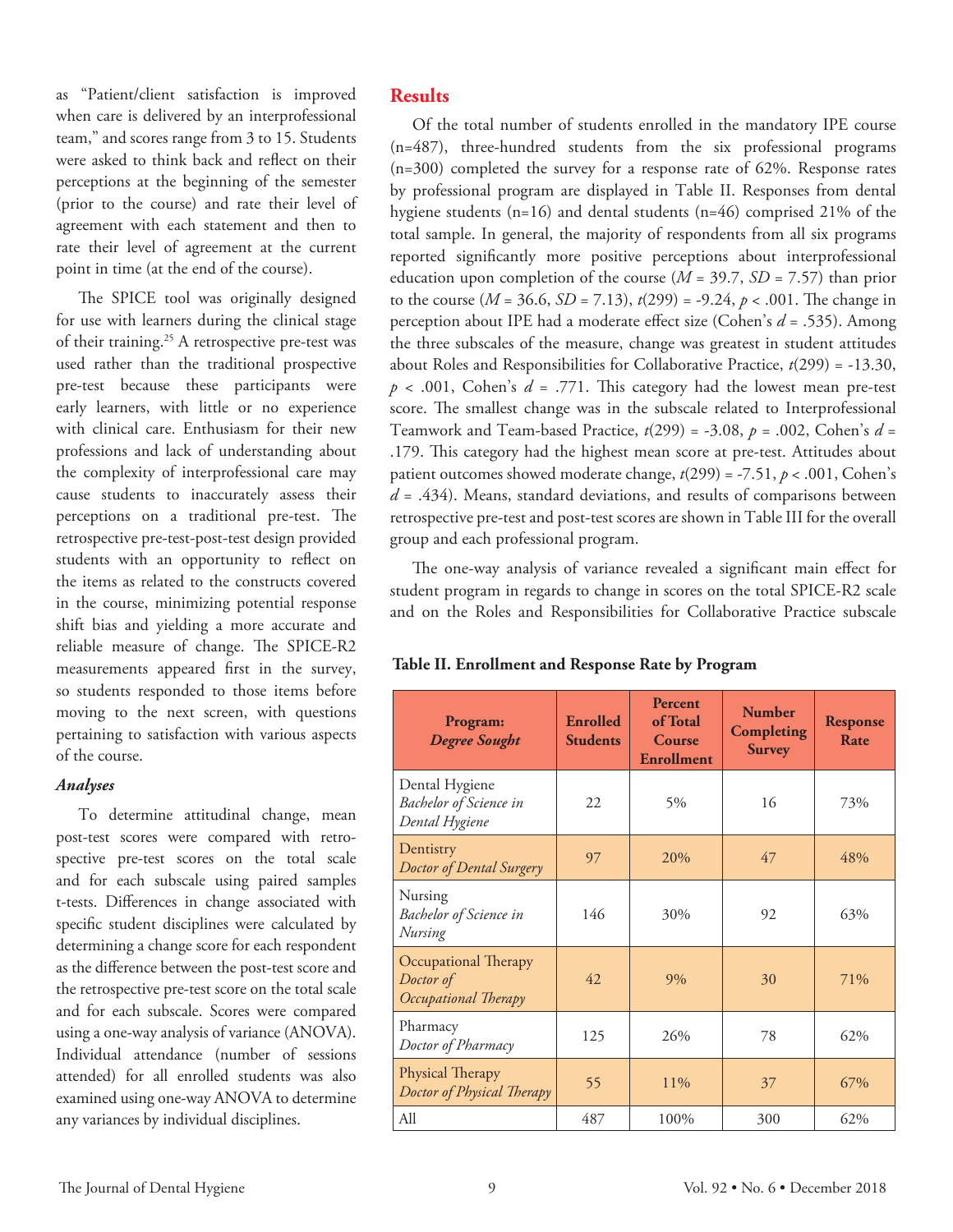# **Table III. Summary Statistics and Paired** *t***-test Results for Comparisons Overall and by Program**

|                                                                                    |     | <b>Retrospective Pretest</b> |           | <b>Posttest</b> |      | <b>Absolute Change</b> |           |           |                  |
|------------------------------------------------------------------------------------|-----|------------------------------|-----------|-----------------|------|------------------------|-----------|-----------|------------------|
| $\boldsymbol{n}$                                                                   |     | <b>Mean</b>                  | <b>SD</b> | <b>Mean</b>     | SD   | <b>Mean</b>            | <b>SD</b> | $\pmb{t}$ | $\boldsymbol{p}$ |
| <b>Overall Scale (Score Range: 10-50)</b>                                          |     |                              |           |                 |      |                        |           |           |                  |
| Dental Hygiene                                                                     | 16  | 32.63                        | 10.01     | 38.63           | 8.37 | 6.00                   | 7.46      | $-3.22$   | 0.006            |
| Dentistry                                                                          | 47  | 33.66                        | 7.86      | 35.85           | 9.95 | 2.19                   | 7.82      | $-1.92$   | 0.061            |
| Nursing                                                                            | 92  | 36.49                        | 6.47      | 38.60           | 7.69 | 2.11                   | 4.67      | $-4.33$   | $-.001$          |
| Occupational Therapy                                                               | 30  | 36.80                        | 5.29      | 40.90           | 5.34 | 4.10                   | 4.89      | $-4.59$   | $-.001$          |
| Pharmacy                                                                           | 78  | 37.81                        | 6.66      | 41.92           | 5.78 | 4.12                   | 5.68      | $-6.40$   | $-.001$          |
| Physical Therapy                                                                   | 37  | 39.95                        | 6.68      | 42.24           | 5.88 | 2.30                   | 4.48      | $-3.12$   | 0.004            |
| All                                                                                | 300 | 36.64                        | 7.13      | 39.71           | 7.57 | 3.07                   | 5.76      | $-9.24$   | $-.001$          |
| Subscale 1: Interprofessional Teamwork and Team-based Practice (Score Range: 4-20) |     |                              |           |                 |      |                        |           |           |                  |
| Dental Hygiene                                                                     | 16  | 14.00                        | 4.55      | 15.81           | 3.39 | 1.81                   | 3.35      | $-2.16$   | 0.047            |
| Dentistry                                                                          | 47  | 13.70                        | 3.54      | 14.17           | 4.36 | 0.47                   | 2.89      | $-1.11$   | 0.272            |
| Nursing                                                                            | 92  | 14.39                        | 3.57      | 14.55           | 4.02 | 0.16                   | 2.23      | $-0.70$   | 0.484            |
| Occupational Therapy                                                               | 30  | 16.67                        | 2.02      | 17.20           | 2.73 | 0.53                   | 2.87      | $-1.02$   | 0.318            |
| Pharmacy                                                                           | 78  | 16.12                        | 2.92      | 16.88           | 2.81 | 0.77                   | 2.76      | $-2.46$   | 0.016            |
| Physical Therapy                                                                   | 37  | 16.78                        | 2.94      | 16.76           | 2.68 | $-0.03$                | 2.36      | 0.07      | 0.945            |
| All                                                                                | 300 | 15.23                        | 3.44      | 15.70           | 3.68 | 0.47                   | 2.64      | $-3.08$   | 0.002            |
| Subscale 2: Roles/responsibilities for Collaborative Practice (Score Range: 3-15)  |     |                              |           |                 |      |                        |           |           |                  |
| Dental Hygiene                                                                     | 16  | 8.19                         | 3.21      | 11.00           | 2.99 | 2.81                   | 3.25      | $-3.46$   | 0.004            |
| Dentistry                                                                          | 47  | 9.57                         | 2.89      | 10.64           | 3.21 | 1.06                   | 2.84      | $-2.57$   | 0.014            |
| Nursing                                                                            | 92  | 10.27                        | 2.40      | 11.78           | 2.39 | 1.51                   | 2.26      | $-6.42$   | $-.001$          |
| Occupational Therapy                                                               | 30  | 8.27                         | 2.56      | 10.83           | 2.35 | 2.57                   | 1.77      | $-7.92$   | $-.001$          |
| Pharmacy                                                                           | 78  | 9.87                         | 2.69      | 12.05           | 2.01 | 2.18                   | 2.20      | $-8.76$   | $-.001$          |
| Physical Therapy                                                                   | 37  | 10.30                        | 3.00      | 12.16           | 2.15 | 1.86                   | 2.19      | $-5.18$   | $-.001$          |
| All                                                                                | 300 | 9.75                         | 2.76      | 11.58           | 2.50 | 1.83                   | 2.39      | $-13.30$  | $-.001$          |
| Subscale 3: Patient Outcomes from Collaborative Practice (Score Range: 3-15)       |     |                              |           |                 |      |                        |           |           |                  |
| Dental Hygiene                                                                     | 16  | 10.44                        | 3.65      | 11.81           | 2.76 | 1.38                   | 1.89      | $-2.91$   | 0.011            |
| Dentistry                                                                          | 47  | 10.38                        | 2.52      | 11.04           | 3.08 | 0.66                   | 2.43      | $-1.86$   | 0.069            |
| Nursing                                                                            | 92  | 11.83                        | 2.38      | 12.26           | 2.39 | 0.43                   | 1.53      | $-2.73$   | 0.008            |
| Occupational Therapy                                                               | 30  | 11.87                        | 2.19      | 12.87           | 1.66 | 1.00                   | 1.51      | $-3.63$   | 0.001            |
| Pharmacy                                                                           | 78  | 11.82                        | 2.21      | 12.99           | 1.96 | 1.17                   | 1.82      | $-5.66$   | $-.001$          |
| Physical Therapy                                                                   | 37  | 12.86                        | 2.04      | 13.32           | 1.93 | 0.46                   | 1.19      | $-2.34$   | 0.025            |
| All                                                                                | 300 | 11.66                        | 2.48      | 12.43           | 2.41 | 0.77                   | 1.78      | $-7.51$   | $-.001$          |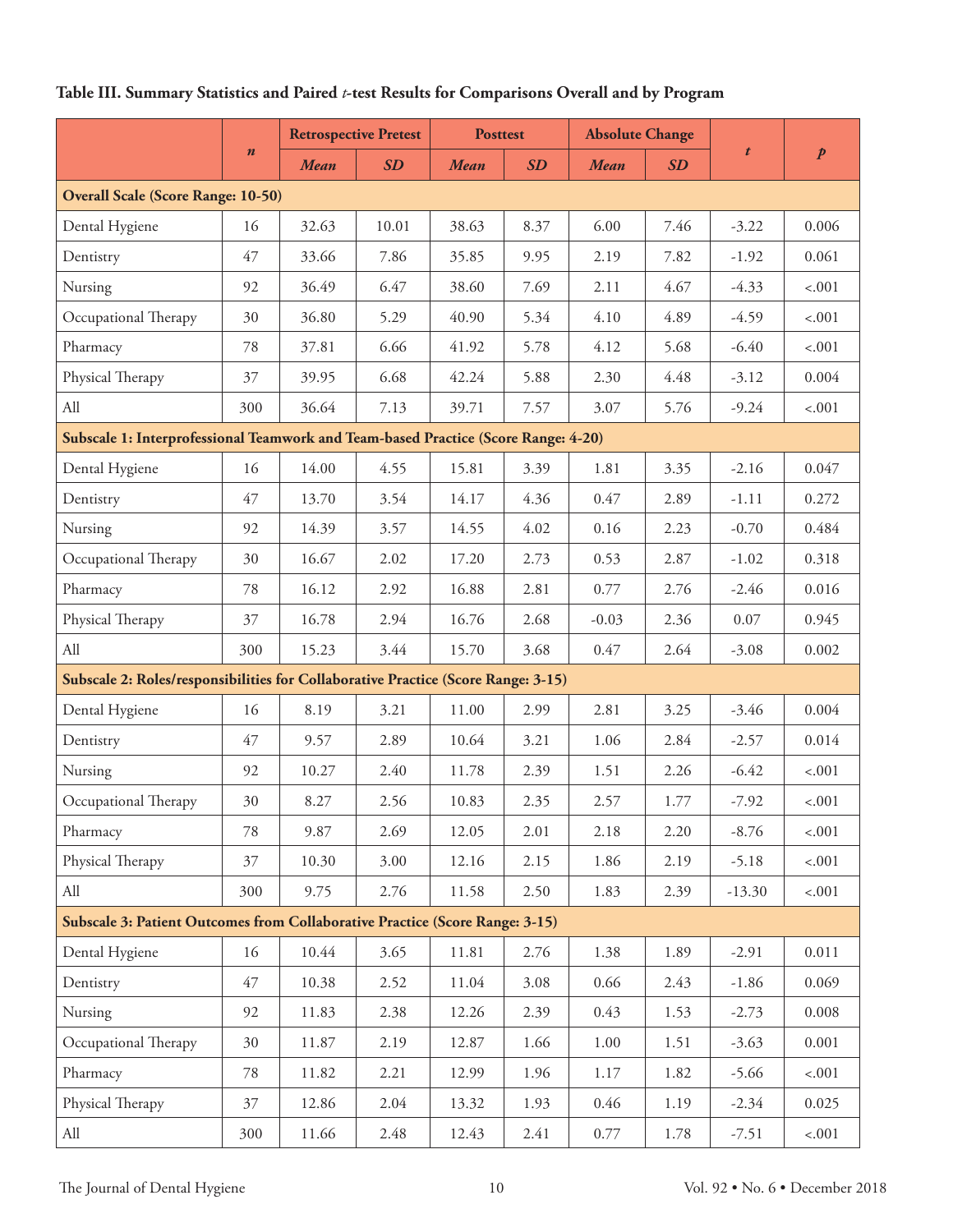(Table IV). Though the overall variance attributed to the effect of the IPE course was statistically significant, post-hoc tests did not reveal individual program scores significantly different from each other. Figure 1 illustrates the absolute change for the total scale and for each subscale overall, as well as each individual program.

There was also a significant main effect for specific professional programs in regards to attendance  $[F(5, 345) = 5.139, p = .000]$ . Dental hygiene students had the highest attendance rate, a mean of 12.00 sessions attended out of 13 total (*SD*

|               | <b>Source</b> | df             | <b>SS</b> | <b>MS</b> | F    | p        |
|---------------|---------------|----------------|-----------|-----------|------|----------|
|               | Between-group | 5              | 397.81    | 79.56     | 2.45 | $0.034*$ |
| Overall Scale | Within-group  | 294            | 9530.58   | 32.42     |      |          |
|               | Total         | 299            | 9928.39   |           |      |          |
|               | Between-group | 5              | 53.75     | 10.75     | 1.56 | 0.172    |
| Subscale 1    | Within-group  | 294            | 2028.98   | 6.90      |      |          |
|               | Total         | 299            | 2082.73   |           |      |          |
| Subscale 2    | Between-group | 5              | 78.25     | 15.65     | 2.83 | $0.016*$ |
|               | Within-group  | 294            | 1627.41   | 5.54      |      |          |
|               | Total         | 299            | 1705.67   |           |      |          |
| Subscale 3    | Between-group | $\overline{5}$ | 34.20     | 6.84      | 2.21 | 0.053    |
|               | Within-group  | 294            | 908.93    | 3.09      |      |          |
|               | Total         | 299            | 943.13    |           |      |          |

## **Table IV. One-Way ANOVA for Effect of Program on Change for Overall Scale and Subscales**

\*Post-hoc tests did not reveal individual program scores that were significantly different than other programs.

= 0.65), while dental students had the lowest average attendance rate (*M* = 11.06, *SD* = 0.92). The average number of sessions attended by students in the other four disciplines were similar and fell between the two oral health professions: nursing (*M* = 11.53, *SD* = 0.79), occupational therapy ( $M = 11.68$ , SD = 0.65), pharmacy (*M* = 11.65, *SD* = 0.61), and physical therapy  $(M = 11.57, SD = 0.95)$ .

## **Discussion**

Improved health outcomes can be expected through interprofessional practice when patients have greater access to care, enhanced coordination of care, and better connections to health resources in their communities.10,17 Dentistry is part of the primary healthcare system and both dentists and dental hygienists must be able to successfully communicate with other primary care providers. Chronic health conditions, such as diabetes, have oral health related consequences; and oral health conditions also impact systemic health. Dental hygienists and dentists are uniquely positioned as valuable members of the healthcare team to promote oral, as



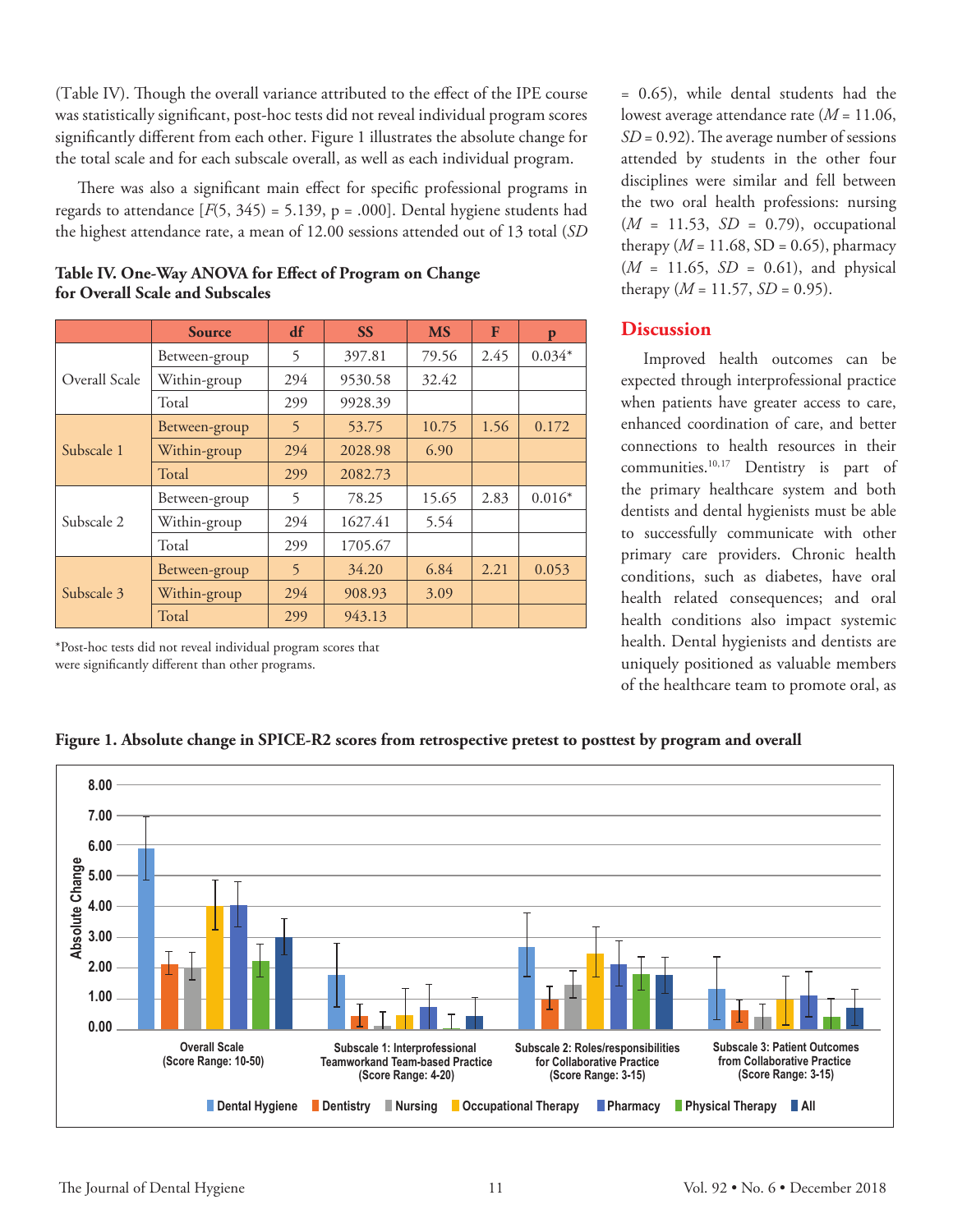well as, overall health and well-being.<sup>26</sup> IPE is an integral first step towards developing future practitioners who understand their own role as well as the roles of other healthcare professionals within collaborative care.

CODA standards relating to interprofessional competency are relatively new and it is important to share learning objectives and educational methodologies to determine best practices in IPE for oral health professionals. Learners who appreciate the relevance of the topic being taught may be more likely to engage with the material and, in the case of IPE, better represent their respective professions while interacting with other health professional students. This study was conducted to help inform IPE curricular development by the highlighting students' perceptions and experiences of a large-scale IPE course and at an urban university.

In discussing the study findings, limitations related to its design should be considered. The use of a convenience sample at a single site may limit generalizability of the findings. Because instructors in the course had varying levels of experience with IPE and with teaching, the classroom experience for students varied depending on which instructional team they were assigned. This could have impacted responses to the attitudinal measure. The overall response rate to the attitudinal survey was relatively high at 62%, but the possibility of non-response bias must also be considered since response rates varied by student discipline. Dentistry students in particular had a response rate of only 48%, which was substantially lower than the overall rate, while the response rate of dental hygiene students was slightly higher (73%).

Despite these potential limitations, the findings demonstrate that students overall reported having significantly more positive perceptions about interprofessional education after completing the course than they did before the course. While post-hoc tests found no detectable evidence that one program was significantly lower or higher than others, there was significant variation, and a visual examination of the SPICE-R2 change scores displayed in Figure 1, reveals patterns that differ by program. While dental hygiene students seem to have experienced greater change in attitudes than other groups, dental students appear to have been among the groups with the lowest measurable change. The paired samples *t*-tests for dentistry students show significant change only on the Roles and Responsibilities for Collaborative Practice subscale. Small sample sizes, particularly dental hygiene (*n* = 16), limit any definitive conclusions, but the evidence seems to indicate that there are potential differences that merit further study.

Dental students may enter their training with the perception that their practice will be largely independent of other members of healthcare professionals; thus they perceive themselves to be leaders for the oral healthcare team. By contrast, dental hygiene students may enter their profession with the perception that it is fundamentally dependent on other members of the healthcare team. Institutions may be admitting students to dental hygiene programs who are more naturally drawn towards collaboration, a characteristic which is further supported within their curriculum. Dental hygiene education conditions students to identify themselves as collaborative practitioners, and the content of this course reinforces that aspect of their identity. It gives them concrete concepts to ground their training. Greater emphasis may need to be placed on admitting dental students demonstrating a propensity towards collaboration and insight about the collaborative nature of healthcare. It has been reported the multiple mini interviews and Big Five personality inventories are tools that can identify inherent personality traits such as agreeableness and team work abilities amongst dental school applicants.27-28 Utilization of such tools along with early IPE activities that explore healthcare teams and hone students' collaborative skills could have a significant impact on how future dentists see their role within healthcare.27-28 Educational preparation in the unique skills of a profession is a necessity; however, ongoing training in silos is counterproductive to teamwork. IPE can benefit early learners in discovering their professional identities as a healthcare worker and member of a multidisciplinary team.29

It may be that dental hygiene education has a stronger emphasis on being a member of the oral healthcare team since most state practice acts require a dental hygienist to work under some type of supervision while dentists practice independently. Dental education may be inadvertently focused on the dentist as leader of the oral healthcare team. Furthermore, since few of the 333 dental hygiene programs in the United States are affiliated with dental schools,<sup>30</sup> the isolated training environment for dentists may perpetuate a traditional perception that their role is mono-professional. Previous research has revealed differences in attitudes between other healthcare practitioner groups in the continuing education setting.<sup>31</sup> Nurses, similar to dental hygienists, were found to experience more sustainable attitude and behavior change after IPE when compared to physicians, suggesting that health professionals who are trained to be leaders of the team, such as physicians and dentists, may not view themselves collaborating in the same manner as health professionals whose roles traditionally involve supervision.

All students were held to the same attendance policy; points were deducted from the final grade if absent more than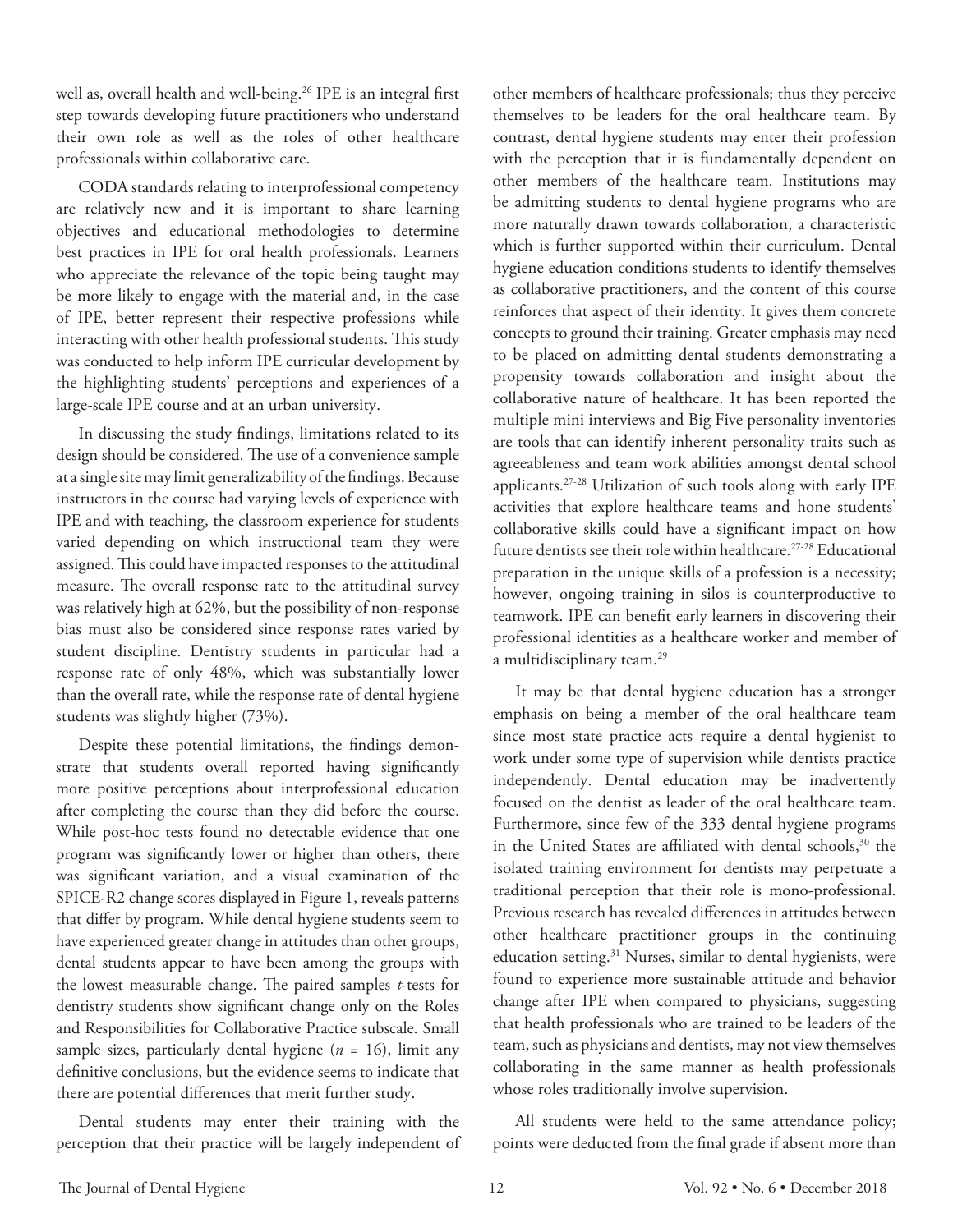three times. Among the six health care profession groups, dental hygiene students attended the most class sessions. Dental hygiene students may have had higher attendance rates because they identified with the basic tenant of collaborative practice or they may have recognized its relevance to their future practice with increased exposure to course content. However, differences in academic workload, program culture and schedules may also have influenced student attendance amongst the various programs. Additionally, the cohort of dental hygiene students was younger in age as compared to the other participant groups and had less experience in higher education experiences. Even the nursing student cohorts, also seeking a baccalaureate degree, primarily came from an accelerated program, had already earned at least a fouryear college degree. The younger dental hygiene students may be more readily accepting of concepts new to them as supported by Anderson and Thorpe who reported that younger, undergraduate health science students achieved higher learning outcomes and were more positive about their learning than their older counterparts. 32

Further investigation is needed to determine the ways pre-existing attitudes and biases influence the development of team-based skills amongst healthcare workers and the specific types of early IPE experiences needed to demonstrate relevance to students regardless of the specific profession. Oral healthcare professionals are expected to interact with the public health system to improve access to care and implement preventive oral care services.<sup>33</sup> A longitudinal study by Curran et al demonstrated that the maximum impact of IPE can be achieved when health and human service professional students are exposed to IPE both early and frequently during the course of their studies.34 The overarching premise of VCU IPE course was based on the principle that all students are healthcare professionals first and practitioners of a specific discipline second. Yet, establishing the relevance of IPE and collaborative practice for students entering the dental profession may vary for students depending on their particular profession, based on differences in current and developing practice models, licensure, and reimbursement protocols. Having a better understanding of how to promote collaborative practice amongst the various professions could prove to be beneficial and inform curricular development for health science students and those seeking a career in healthcare.

## **Conclusion**

A large-scale, required IPE course for early learners was created to align with the IOM report recommendations and core competencies for interprofessional collaborative practice. Health professional students from six disciplines including dentistry and dental hygiene reported having significantly more positive perceptions about IPE upon completion of the course as compared to those identified prior to the course. Dental hygiene students demonstrated the greatest change in attitudes towards IPE as compared to the five other student groups; dental students' attitudes were among the lowest in measurable change. Results from this study highlight the need for educators to carefully consider student attitude towards the importance of IPE and explore ways to cultivate an interprofessional identity among dental and dental hygiene students.

## **Acknowledgement**

The authors wish to thank Virginia Commonwealth University's Center for Interprofessional Education and Collaborative Care for their support and to all the faculty who participated in the development and facilitation of the course.

*Michelle R. McGregor, RDH, MEd* is the director of the Dental Hygiene Program, Department of General Practice in the School of Dentistry; *Sharon K. Lanning, DDS* is a professor of periodontics in the School of Dentistry; *Kelly S. Lockeman, PhD* is an assistant professor in the School of Medicine, and Director of Evaluation and Assessment for the Center for Interprofessional Education and Collaborative Care; all at the Virginia Commonwealth University, Richmond, VA, USA.

Corresponding author: Michelle R. McGregor, RDH, MEd; mrmcgregor@vcu.edu

## **References**

- 1. Agency for Healthcare Research and Quality. 2015 National healthcare quality and disparities report and 5th anniversary: update on the national quality strategy. Rockville (MD): Agency for Healthcare Research and Quality. 2016 Apr. (AHRQ Pub. No. 16-0015).
- 2. Institute of Medicine Committee on Quality of Health Care in America. Crossing the quality chasm: a new health system for the 21st century. Washington (DC): National Academy Press; c2001. 364 p.
- 3. Knebel E, Greiner AC, editors. Health professions education: A bridge to quality. Washington (DC): National Academies Press; c2003. 191 p.
- 4. Institute of Medicine. Measuring the impact of interprofessional education on collaborative practice and patient outcomes. Washington, DC, National Academies Press, 2015 Dec 15.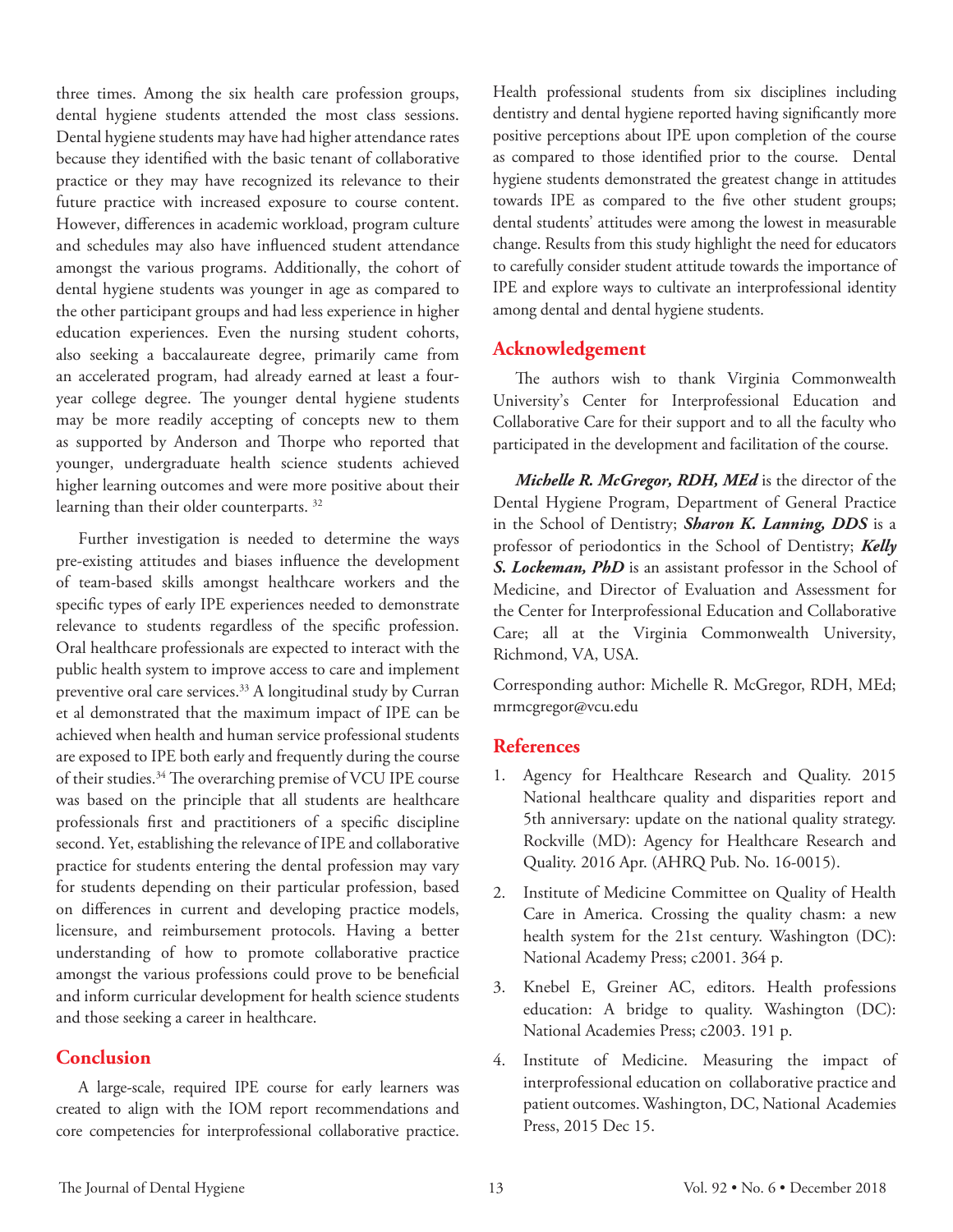- 5. Zorek J, Raehl C. Interprofessional education accreditation standards in the USA: A comparative analysis. J Interprof Care. 2013 Mar 1;27(2):123-30.
- 6. Paradis E, Whitehead CR. Louder than words: power and conflict in interprofessionaleducation articles, 1954– 2013. Med Educ. 2015 Apr;49(4):399- 407.
- 7. Darlow B, Coleman K, McKinlay E, et al. The positive impact of interprofessional education: a controlled trial to evaluate a programme for health professional students. BMC Med Educ. 2015 Jun;15(1):98.
- 8. Reeves S, Perrier L, Goldman J, et al. Interprofessional education: effects on professional practice and healthcare outcomes (update). Cochrane Database Syst Rev. 2013 Mar;3(3).
- 9. Hammick M, Freeth D, Koppel I, et al. A best evidence systematic review of interprofessional education: BEME guide no. 9. Med Teach. 2007 Oct;29:735-51.
- 10. Lash DB, Barnett MJ, Parekh N, et al. Perceived benefits and challenges of interprofessional education based on a multidisciplinary faculty member survey. Am J Pharm Educ. 2014 Dec;78(10):180.
- 11. Dunlap R, Dunlap A. Character ethics and interprofessional practice: description and analysis. J Interprof Educ & Pract. 2017 Jun;7:61-64.
- 12. Bultas MW, Ruebling I, Breitbach A, Carlson J. Views of the United States healthcare system: findings from documentary analysis of an interprofessional education course. J Interprof Care. 2016 Jul;30(6):762-8.
- 13. Bodenheimer T, Sinsky C. From triple to quadruple aim: care of the patient requires care of the provider. Ann Fam Med. 2014 Nov;12(6):573-6.
- 14. Brandt B, Lutfiyya MN, King JA, Chioreso CA. Scoping review of interprofessional collaborative practice and education using the lens of the triple aim. J Interprof Care. 2014 Apr;28(5):393–9.
- 15. Commission on Dental Accreditation: Accreditation standards for dental education programs. [Internet]. Chicago: American Dental Association; 2010 Aug 6 [updated 2018 Jan 1; cited 2017 April 24. Available from: http://www.ada.org/~/media/CODA/Files/pde.pdf?la=en.
- 16. Commission on Dental Accreditation. Accreditation standards for dental hygiene education programs. [Internet]. Chicago: American Dental Association; 2007 Jul 26 [updated 2017 Feb 2; cited 2017 April 26]. Available from: http://www.ada.org/~/media/CODA/Files/dh.pdf?la=en.
- 17. Furgeson D, Kinney JS, Gwozdek AE, Wilder R, Inglehart MR. Interprofessional education in US dental hygiene programs: a national survey. J Dent Educ. 2015 Nov;79(11):1286-94.
- 18. Palatta A, Cook BJ, Anderson EL, Valachovic RW. 20 years beyond the crossroads: the path to interprofessional education at US dental schools. J Dent Educ. 2015 Aug;79(8):982-96.
- 19. Blue AV, Chesluk BJ, Conforti LN, Holmboe ES. Assessment and evaluation in interprofessional education: exploring the field. J Allied Health. 2015 Feb;44;2:73-82.
- 20. Interprofessional Education Collaborative Expert Panel. Core competencies forinterprofessional collaborative practice. Washington (DC): Interprofessional Education Collaborative; 2011. 47 p.
- 21. Interprofessional Education Collaborative Expert Panel. Core competencies for interprofessional collaborative practice: 2016 update. Washington (DC): Interprofessional Education Collaborative; 2016. 19 p.
- 22. Levi, D. Group dynamics of Teams. 2nd ed. Los Angeles: Sage Publications, 2007. 359 p.
- 23. Howard GS, Schmeck RR, Bray JH. Internal invalidity in studies employing self‐report instruments: A suggested remedy. J Educ Meas. 1979 Sum;16(2):129-35.
- 24. Zorek JA, Eickhoff JC, Steinkamp LA, et al. Student perceptions of interprofessional clinical educationrevised instrument, version 2 (SPICE-R 2): Instrument validation. Paper presented at: University of Wisconsin-Madison Interprofessional Health Summit 2016: Impact of Interprofessional Care on Chronic Conditions; 2016 Apr 23; Madison, WI.
- 25. Fike DS, Zorek JA, MacLaughlin AA, et al. Development and validation of the student perceptions of physicianpharmacist interprofessional clinical education (SPICE) instrument. Am J Pharm Educ. 2013 Nov 12;77(9):190.
- 26. US Department of Health and Human Services. Transforming dental hygiene education, proud past, unlimited future: Proceedings of a symposium. Rockville, Maryland. U.S. Department of Health and Human Services, 2014.
- 27. Foley JI, Hijazi K. The admissions process in a graduate-entry dental school: can we predict academic performance? Br Dent J. 2013 Jan;214(2):E4